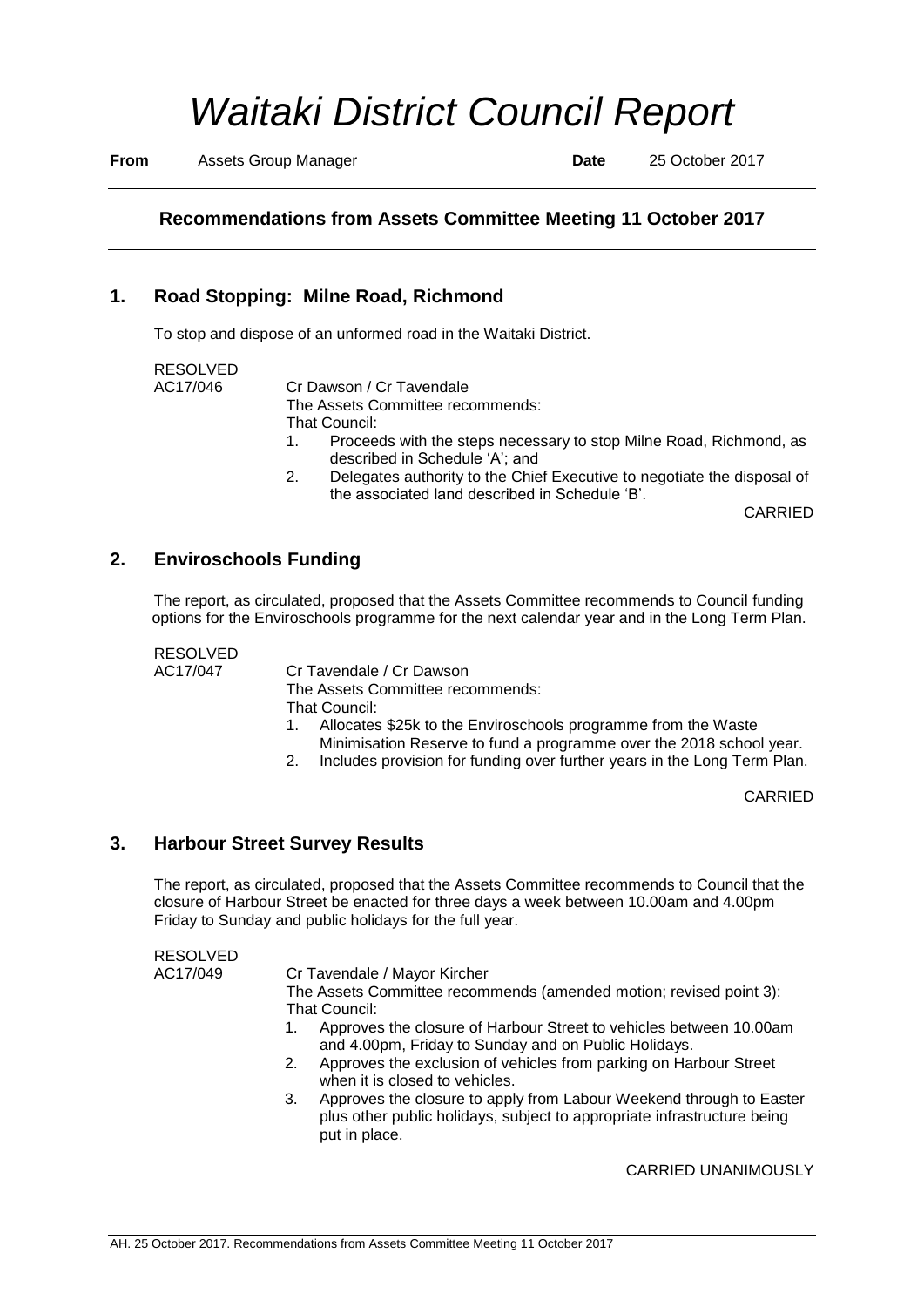RESOLVED<br>AC17/050

Cr Tavendale / Mayor Kircher The Assets Committee recommends: That Council:

4. Agrees that further discussions around street beautification be held.

CARRIED UNANIMOUSLY

Neil Jorgensen **Assets Group Manager**

#### **Attachments**

**Schedule A -** Cadastral Plan showing road to be stopped and adjacent land **Schedule B -** Extract from Register of Delegations to the Chief Executive and other Officers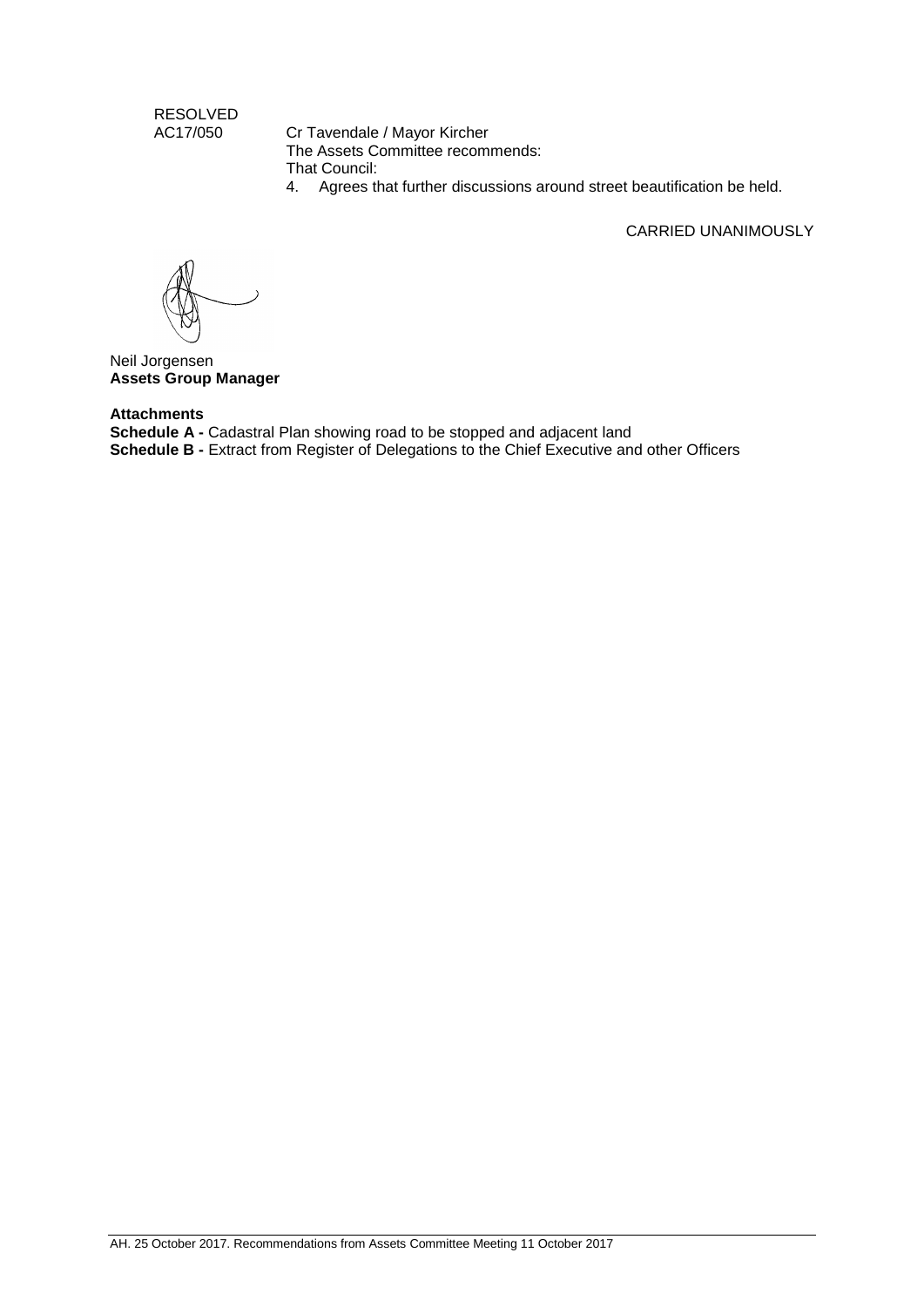#### **Schedule A**

Cadastral Plan showing road to be stopped and adjacent land